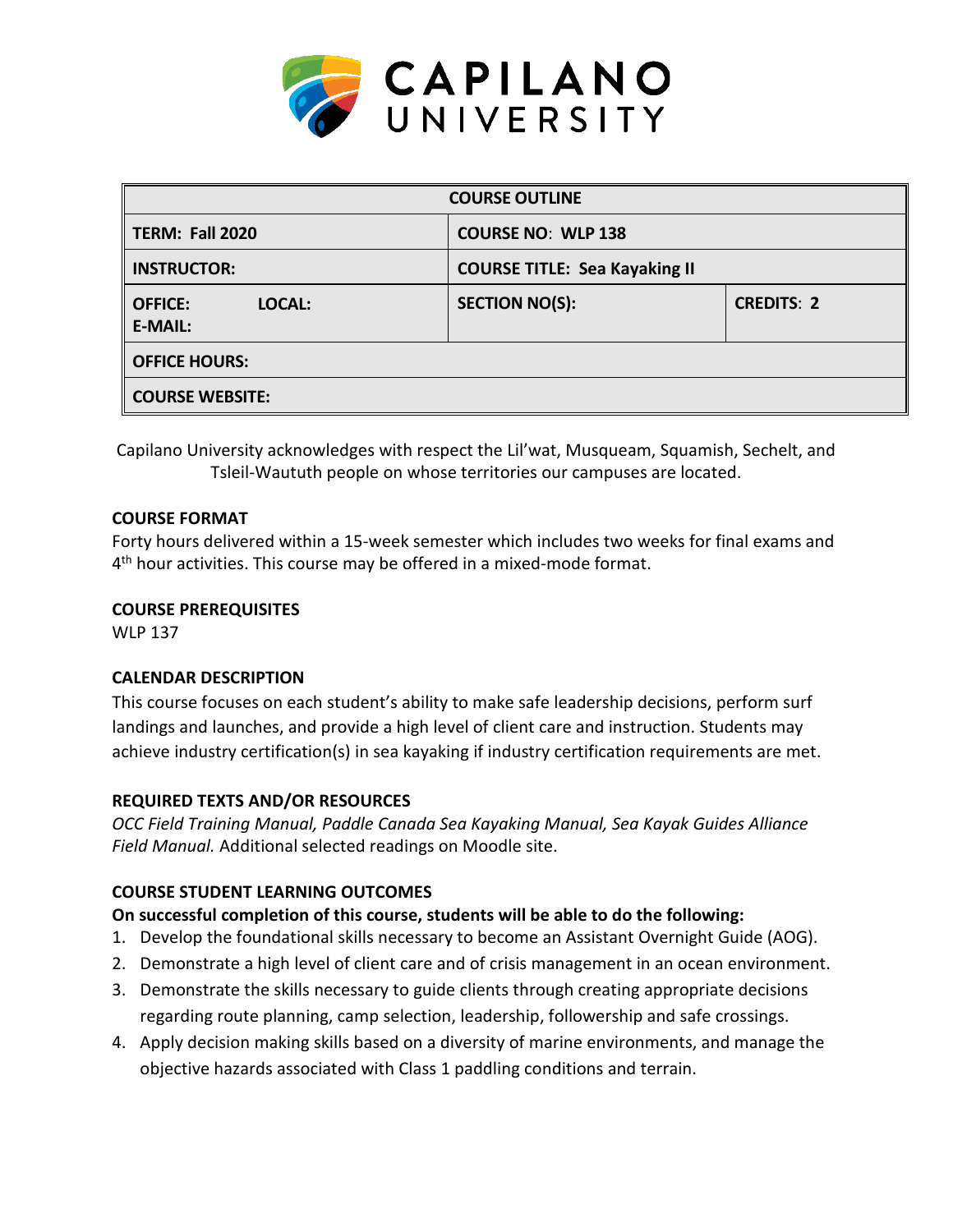| <b>SESSIONS</b> | <b>TOPICS</b>                                                         |
|-----------------|-----------------------------------------------------------------------|
|                 | Introduction and pre-trip planning                                    |
| 2               | Judgement and decision making                                         |
| 3               | Navigation - charts and compass                                       |
| 4               | Capsize recovery and incident response                                |
| 5               | Advanced marine weather theory, forecasts and interpretation          |
| 6               | On water group management – communication and conflict resolution     |
|                 | Leadership, communication and decision making in an ocean environment |
| 8               | Field evaluations                                                     |

#### **COURSE CONTENT**

## **EVALUATION PROFILE**

| <b>Assessment</b>               | % of Final Grade | <b>Individual/Group</b> |
|---------------------------------|------------------|-------------------------|
| <b>Field Evaluation 1</b>       | 20%              | Individual              |
| <b>Field Evaluation 2</b>       | 25%              | Individual              |
| Leadership skills               | 20%              | Individual              |
| <b>Technical skills</b>         | 25%              | Individual              |
| Professionalism & participation | 10%              | Individual              |
| <b>TOTAL:</b>                   | 100%             |                         |

**Field evaluations:** The ability to perform a specific skill at an acceptable or higher level as required by the industry certification.

**Leadership skills:** The ability to take initiative to motivate and inspire others and responds to the needs of the group and its individuals**.** Analyzes problems and develops sound alternatives. Takes time to think, acts rationally and avoids shortcuts**.** Takes charge of situations when needed and without prompting while understanding and respecting when to let others lead.

**Technical skills:** Develop basic outdoor skills and competencies in ocean kayaking strokes and rescues at an intermediate level of competency as well as demonstrate an ability to land and launch in surf.

**Professionalism and participation:** Includes elements of professionalism, attitude, punctuality and teamwork as described in the outdoor recreation management program skills evaluation form.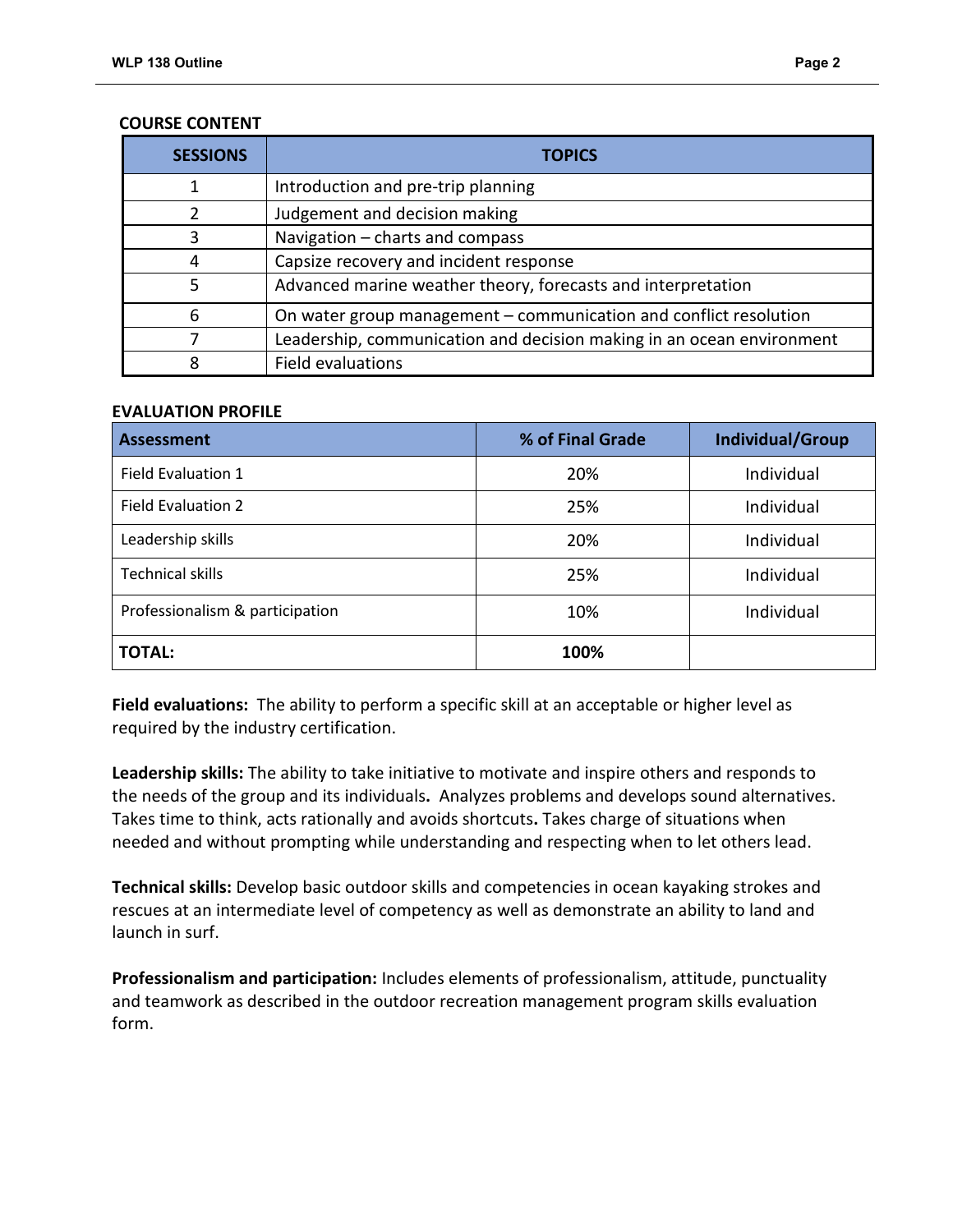#### **GRADING PROFILE:**

|  |                                           | $ $ A+ = 90-100 $ $ B+ = 77-79 $ $ C+ = 67-69 $ $ D = 50-59 |  |
|--|-------------------------------------------|-------------------------------------------------------------|--|
|  |                                           | $ A = 85-89$ $ B = 73-76$ $ C = 63-66$ $ F = 0-49$          |  |
|  | $ A- = 80-84$ $ B- = 70-72$ $ C- = 60-62$ |                                                             |  |

#### **Incomplete Grades**

Grades of Incomplete "I" are assigned only in exceptional circumstances when a student requests extra time to complete their coursework. Such agreements are made only at the request of the student who is responsible to determine from the instructor the outstanding requirements of the course.

## **Late Assignments**

Assignments are due at the beginning of the class on the due date listed unless otherwise noted in the course syllabus. If you anticipate handing in an assignment late, please consult with your instructor beforehand. See course syllabus for penalties associated with late assignments.

## **Missed Exams/Quizzes/Labs etc.**

Make-up exams, quizzes and/or tests are given at the discretion of the instructor. They are generally given only in medical emergencies or severe personal crises. Some missed labs or other activities may not be able to be accommodated. Rescheduling will not be allowed for reasons such as holidays or work conflict, nor shall re-scheduling be possible after exams have been graded and returned. Please consult with your instructor. Final Exams are to be written on the date and time scheduled.

#### **Attendance**

Students are expected to attend all classes and associated activities. Attendance is mandatory if the delivery of this course is through a weekend based format. See course syllabus for penalties related to missed classes**.**

#### **English Usage**

Students are expected to proofread all written work for any grammatical, spelling and stylistic errors. Instructors may deduct marks for incorrect grammar and spelling in written assignments.

#### **Electronic Devices**

Students may use electronic devices during class for note-taking only or when working in groups on tasks assigned by the instructor.

#### **On-line Communication**

Outside of the classroom, instructors will (if necessary) communicate with students using either their official Capilano University email or Moodle; please check both regularly. Official communication between Capilano University and students is delivered to students' Capilano University email addresses only**.**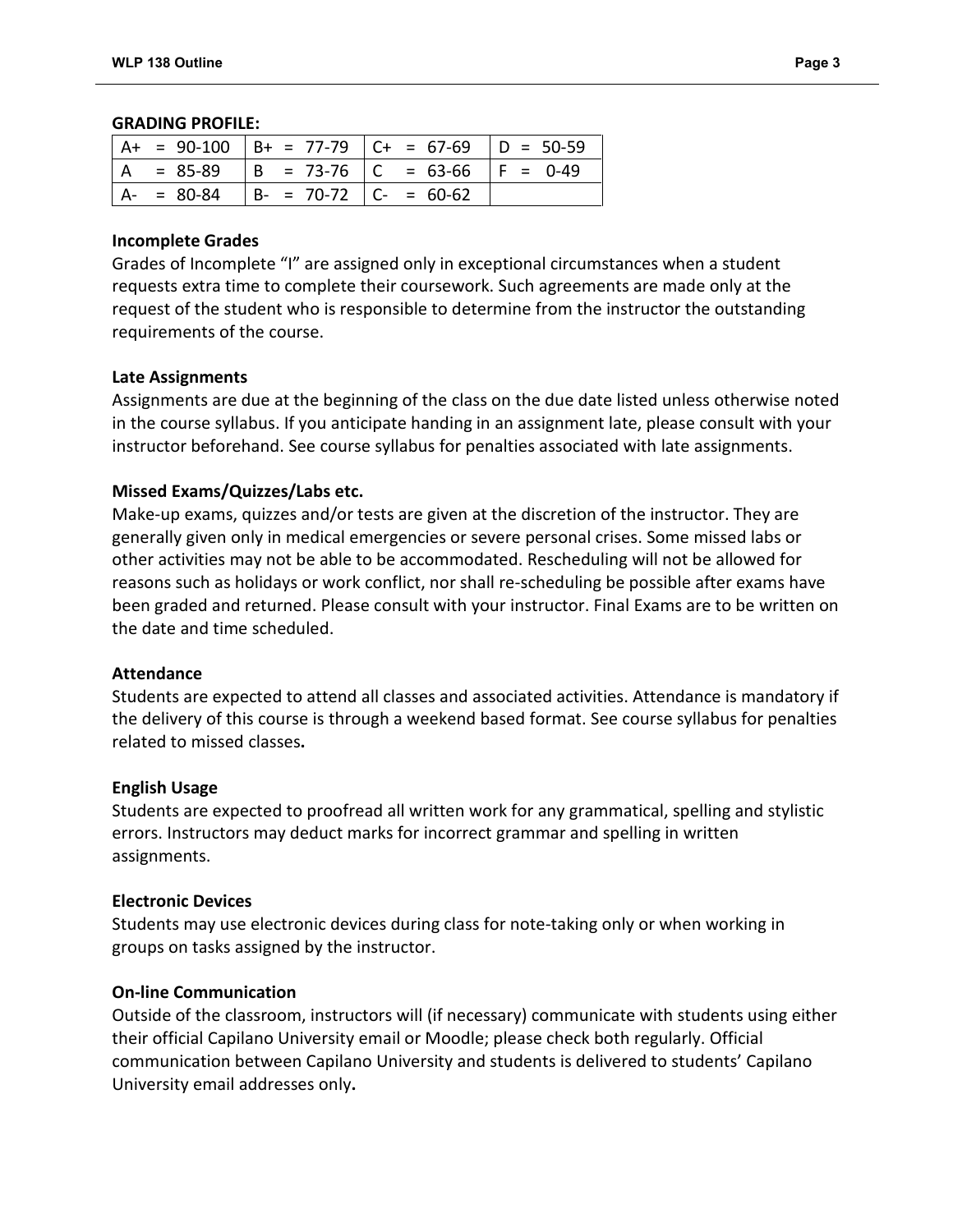#### **UNIVERSITY OPERATIONAL DETAILS**

#### **Tools for Success**

Many services are available to support student success for Capilano University students. A central navigation point for all services can be found at:<https://www.capilanou.ca/student-life/>

# **Capilano University Security: download the [CapU Mobile Safety App](https://www.capilanou.ca/student-life/support--wellness/safety--security/capu-safe-app/)**

## **Policy Statement (S2009-06)**

Capilano University has policies on Academic Appeals (including appeal of final grade), Student Conduct, Academic Integrity, Academic Probation and other educational issues. These and other policies are available on the University website.

## **Academic Integrity (S2017-05)**

Any instance of academic dishonesty or breach of the standards of academic integrity is serious and students will be held accountable for their actions, whether acting alone or in a group. See policy and procedures S2017-05 Academic Integrity for more information: <https://www.capilanou.ca/about-capu/governance/policies/>

Violations of academic integrity, including dishonesty in assignments, examinations, or other academic performances, are prohibited and will be handled in accordance with the Student Academic Integrity Procedures.

**Academic dishonesty** is any act that breaches one or more of the principles of academic integrity. Acts of academic dishonesty may include but are not limited to the following types:

**Cheating**: Using or providing unauthorized aids, assistance or materials while preparing or completing assessments, or when completing practical work (in clinical, practicum, or lab settings), including but not limited to the following:

- Copying or attempting to copy the work of another during an assessment;
- Communicating work to another student during an examination;
- Using unauthorized aids, notes, or electronic devices or means during an examination;
- Unauthorized possession of an assessment or answer key; and/or,
- Submitting of a substantially similar assessment by two or more students, except in the case where such submission is specifically authorized by the instructor.

**Fraud**: Creation or use of falsified documents.

**Misuse or misrepresentation of sources:** Presenting source material in such a way as to distort its original purpose or implication(s); misattributing words, ideas, etc. to someone other than the original source; misrepresenting or manipulating research findings or data; and/or suppressing aspects of findings or data in order to present conclusions in a light other than the research, taken as a whole, would support.